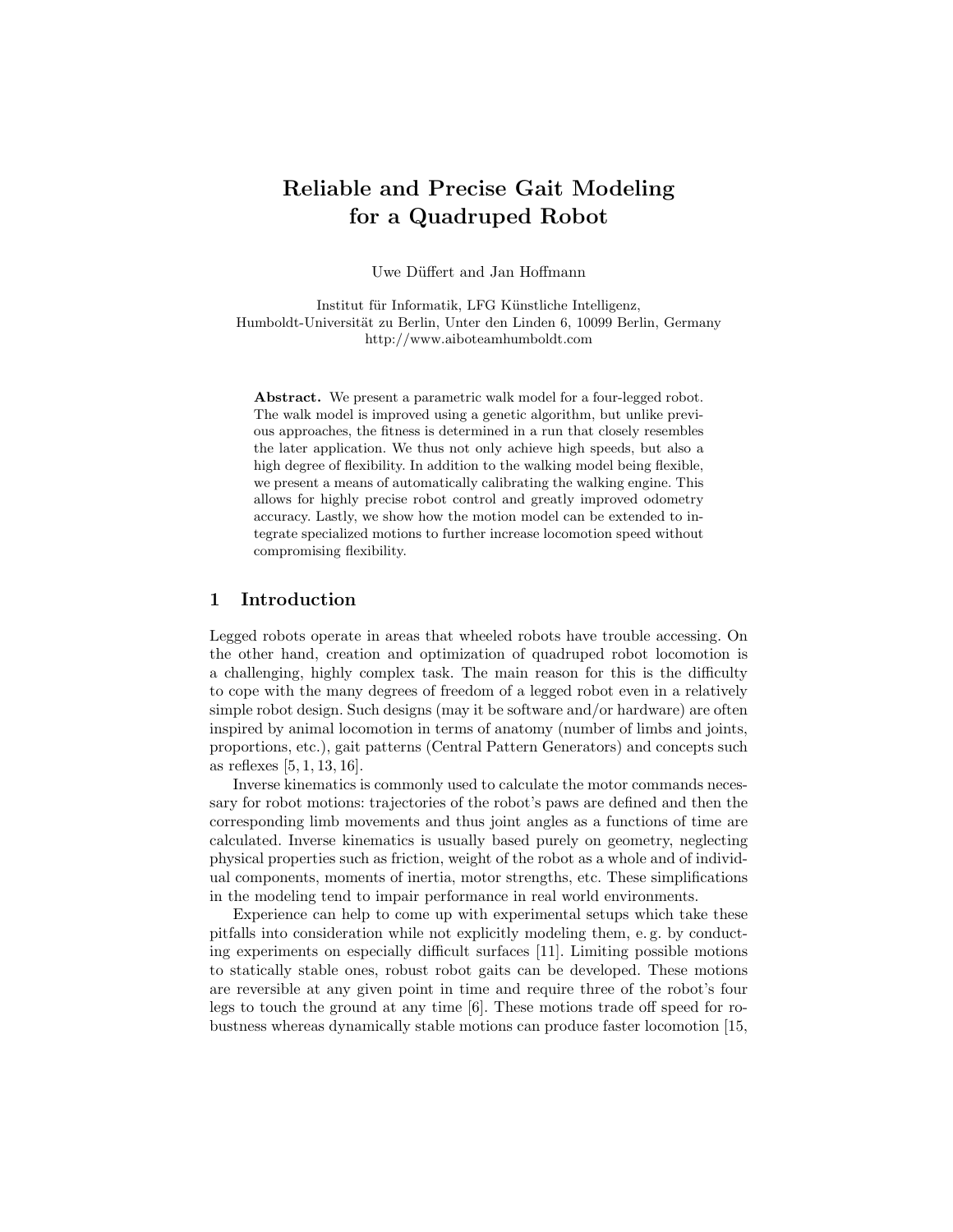

Fig. 1. a) Simultaneous walking and turning using the wheel model: The resting positions of the feet move on circles around a common rotation center. This is realized by steps (red) that are deduced from imagined wheel movements and tangential to the optimal circles. b) Parameters of the foot movements: Feet are moved in parallelograms (rhomboids), the direction and size of which is determined by the wheel model.

4, 8]. Gaits can be found by trying to model all physical aspects of the robot, but bridging the gap between simulation and the real world remains challenging [7, 3]. An alternative gait representation in frequency space is described in [10] yielding smooth motions and gait transitions.

Evolutionary approaches include the evolution of the controller alone (with fixed robot morphology [11, 17]) and simultaneous evolution of robot morphology and controller [19, 18]. Other approaches include teaching, learning, and inverse kinematics [12]. Many machine learning approaches focus on optimizing a single criterion such as forward or turning speed which results in highly specialized motions. From these specialized motions it tends to be difficult to generalize towards gait patterns that can handle 'mixed' motions, e. g. moving forward and sideways at the same time. These mixed motions are of great importance in real robot control in dynamic environments where it is desirable to be able to adjust the robot's position and orientation quickly ('omnidirectional' movements).

Outline. This paper describes a combination of different strategies to improve the overall performance of four-legged walking. We present a parametric walk model extending [9]. Using this 'wheel model' increases the robustness of walk of the legged robot. A means of automatically optimizing the gait pattern is presented, focusing on flexibility rather then speed alone. We then show how the gait pattern can be calibrated to achieve reproducible performance and odometry data of high quality. Lastly, we show how the walking engine can be extended to integrate specialized motions without sacrificing flexibility.

## 2 Method

#### 2.1 The Wheel model

Legged robots can access areas which wheeled robot are unable to cope with. Unfortunately, robot control for a legged robot is extremely complex due to the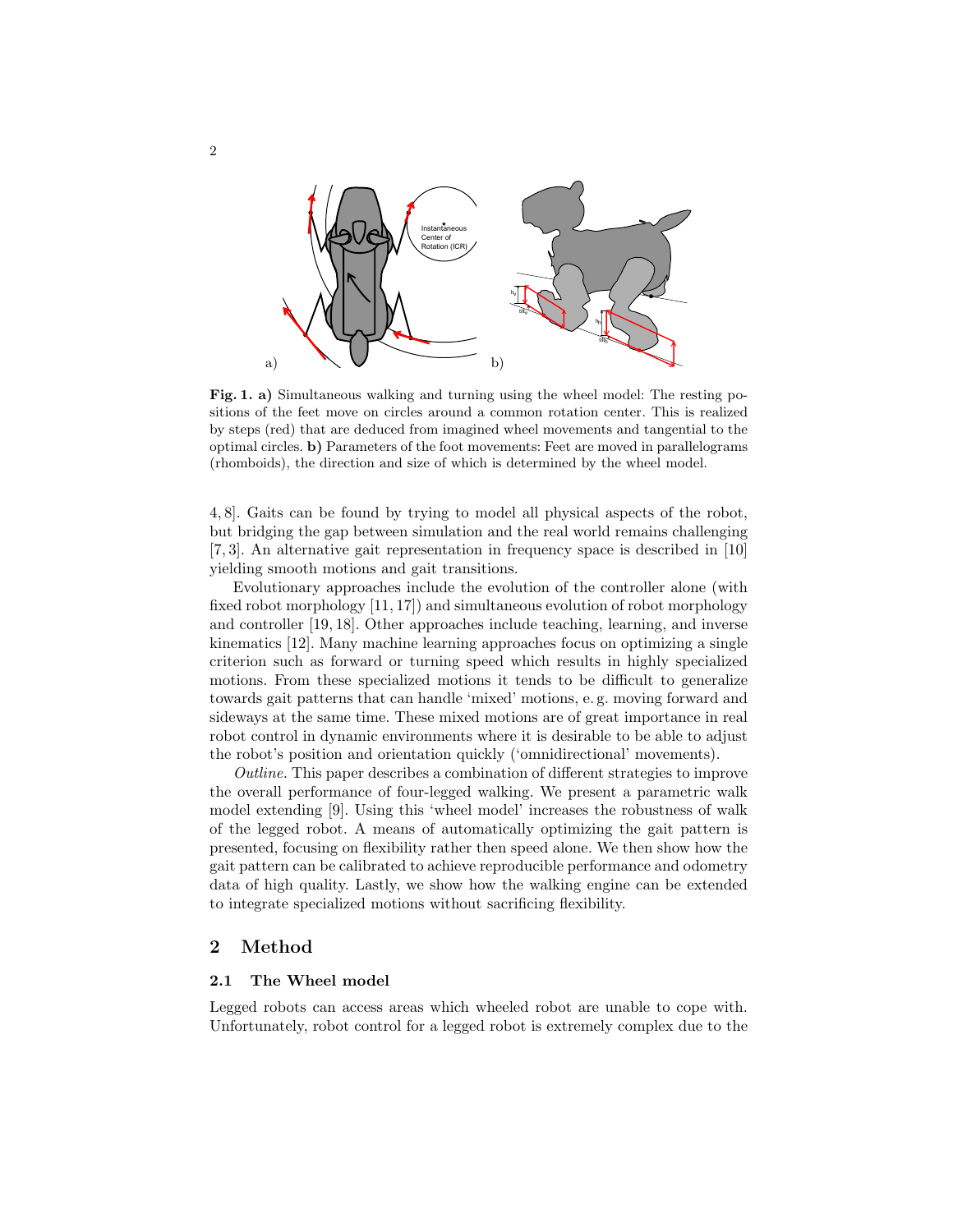many degrees of freedom involved. For the four-legged Sony Aibo ERS-210, [9] introduced the wheel model which assumes that the robots paws are performing circular motions and robot control works much like that of a differential drive robot (fig. 1). Using this model, dynamic stability of the robot can be achieved easily by constraining the phase shift between the movement of individual legs. In our experiments, we used both Aibo ERS-210s and ERS-7s.

Each movement (consisting of a forward, a sideways, and a turning speed) results in a circular movement around a common center of rotation (see fig. 1 a). This movement is realized by making steps tangential to the circle with the speed a wheel would have at the same position.

Actual gait patterns are described by a set of parameters of the walking engine. Several approaches to parameterize these patterns where developed in the context of gait optimization allowing the trajectories to differ from the first used trapezoidal shape (e.g. *canter action* in [9] and *free form quad* in [2]).

We chose the parameter set shown in table 1 which allowed us to fully describe the characteristics of different gait patterns while still being reasonably small for genetic optimization.

- $x_f, y_f, z_f$ : position of a front foot relative to middle between the front shoulders
- $(x-x_h, y_h, z_h)$ : position of a hind foot relative to middle between the hind shoulders
- $h_1 + h_2$ : maximum height of the feet above ground during a step
- $tilt_t, tilt_t$ : tangent of the the arc between the theoretical foot trajectory and the ground; influences the intensity of touching the ground and can avoid sliding on it
- $gp_v, gp_h$ : fraction of time a front or hind foot has ground contact (in theory)
- $-l = (l_{fl}, l_{fr}, l_{hl}, l_{hr})$ : relative time of lifting each leg,  $(0, 0.5, 0.5, 0)$  describes the usually used trot and means lifting left front and right hind foot at the beginning of a full step (0) and lifting the other two feet half a full step later (0.5)
- $-$  T: duration of a full step in frames à 8 milliseconds
	- Table 1. All used parameters of a parameter set and their meaning.

#### 2.2 Localization

One of the goals of our work was to allow fully automatic gait optimization. We wanted to be independent of external hardware (such as an external camera and computer to track the robot) and wanted everything to run on the robot. This requires the robot to be well localized in order for it to determine its current speed and performance. The standard beacons on a RoboCup field were used in previous work, but they have two disadvantages: 1) if only one beacon is visible, the robot has no way of determining its lateral position, and 2) tracking multiple beacons is error prone and the localization error is often bigger than the covered distance. We therefore devised a special bar code like pattern (see fig. 2) that allows the robot to precisely monitor its x-y-position and orientation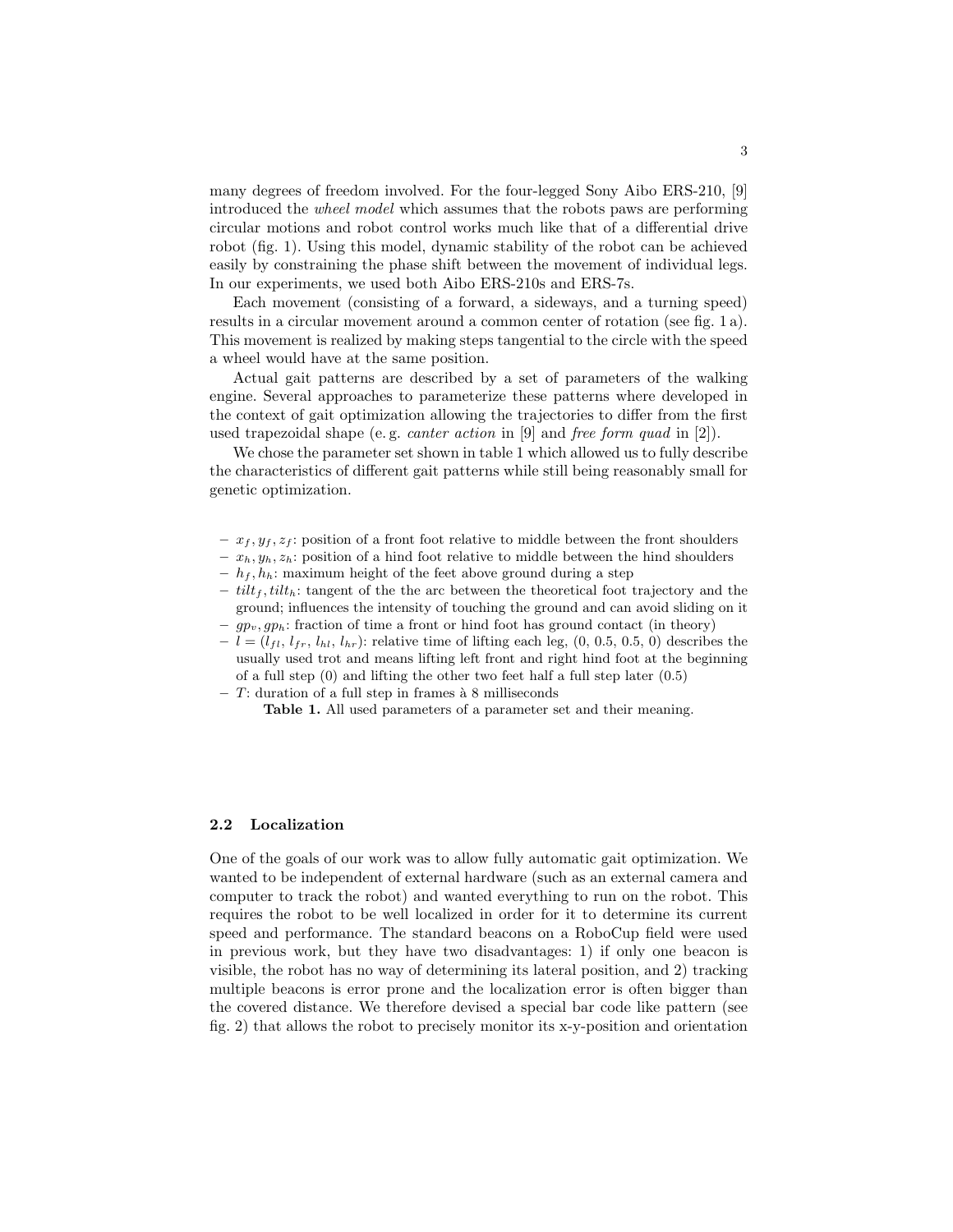

Fig. 2. The b/w pattern used for localization: a) A camera image of an ERS-210 with detected pattern parts highlighted, b) Schematic view of the pattern, c) Variables used to calculate the robot pose.

from a single camera image from a wide range of positions. The black and white pattern has the further advantage of being clearly detectable in various lighting conditions. Size and structure of the pattern are chosen such that equally good localization performance can be achieved from the majority of distances to it.

As shown in fig. 2 c, the current position can be calculated from the known distances a and b and the recognized angles  $\alpha$  and  $\beta$ .

The angle  $\delta$  can be calculated by applying the sine theorem twice. This yields the relative position  $(x, y)$  w.r.t. the center of the pattern:

$$
x = -c\sin(\delta)
$$
  

$$
y = -a + c\cos(\delta)
$$

with  $c = (a \sin(\pi - \alpha - \delta))/\sin(\alpha)$ . For a distances from the pattern of 60 cm to 260 cm, the position error from single images during walking is  $\Delta p =$ (16 mm, 38 mm). The noise caused by camera vibrations can be reduced by using simple PID smoothing. This decreases the average position error and allows meaningful speed calculations even for short durations.

#### 2.3 Evolution Run

Most previous optimization approaches have in common that they are focused on improving a particular motion, such as walking forward at high speed. They fail, however, to take into account the overall performance of the robot in real world situations, where constant adjustments of the robot's direction and orientation are necessary.

To evaluate a parameter set, the robot's performance following a path is determined. Unlike other experiments, this is not a simple straight line, but a rather complex path that requires the robot to strafe and turn too to follow it (see fig. 3). Deviations from the path are penalized by the fitness function (see below). Such a course is a sequence of target positions and robot orientations. An evaluation run consists of two parts, a forward part with desired robot orientation changing over time as shown in fig. 3, and a backward part with constant robot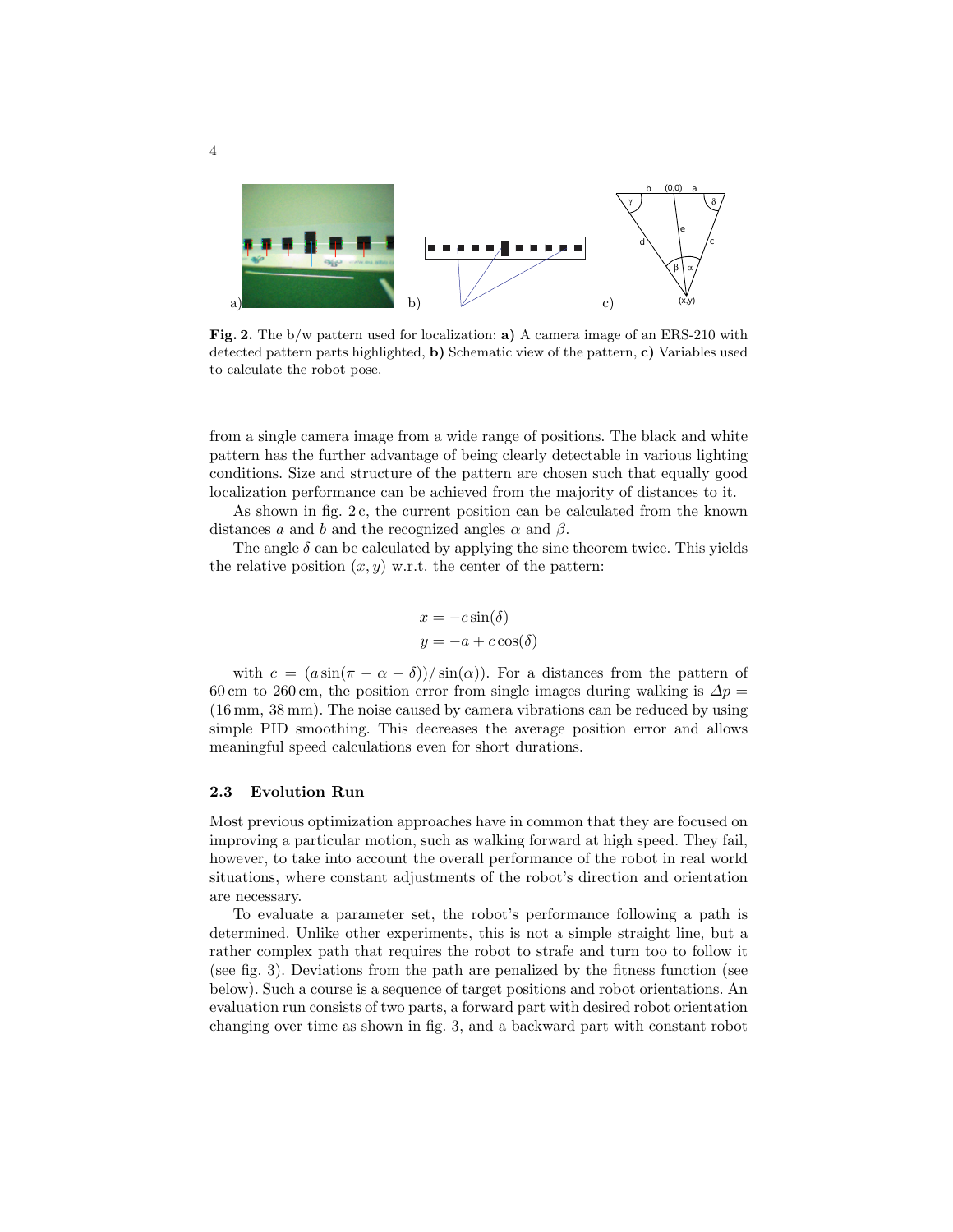

Fig. 3. a) The path for evaluation omnidirectional gait pattern defines the target position and orientation of a robot. b) The activated movement (red) results from the distance to the target position 0.85 seconds later.

orientation. Instead of executing a fixed sequence of steps, the robot is forced to correct its previous mistakes to stay on the course. Such a task was chosen because it is easily reproducible and quite typical for actual applications where the robot constantly changes the direction while walking forward (e. g. chasing a ball). The control algorithm is very similar to the one used by us in RoboCup games to steer the robot towards the ball or some other target position.

The obvious performance criteria for a gait are speed and accuracy. The fitness function  $F$  of a parameter set  $P$  used in the experiments favors more stable gaits and can be interpreted as walk speed corrected by unwanted vibrations and position deviations:

$$
F(P) = \dot{x} - \Delta y/6 - 33\Delta\varphi - (10^{-5}\ddot{z} - 5) - 40p_{\text{blind}}
$$

where  $\dot{x}$  is the average speed,  $\Delta y$  and  $\Delta \varphi$  the deviation from the course,  $\ddot{z}$  describes vertical vibrations and  $p_{\text{blind}}$  is the percentage of images without recognition of the localization pattern, e. g. because of vibrations or totally wrong gaze direction. As walking forward is more important, the fitness of the forward walking part contributes more than that of walking backward.

## 2.4 Evolution

Since it is very difficult to model the interdependencies between parameters and the resulting speed and quality of a gait pattern, genetic algorithms were used for optimization (see [14]). A population of parameter sets is exposed to evolution. Each parameter set corresponds to an individual and each parameter to a gene. All genes of an individual are stored on a single chromosome.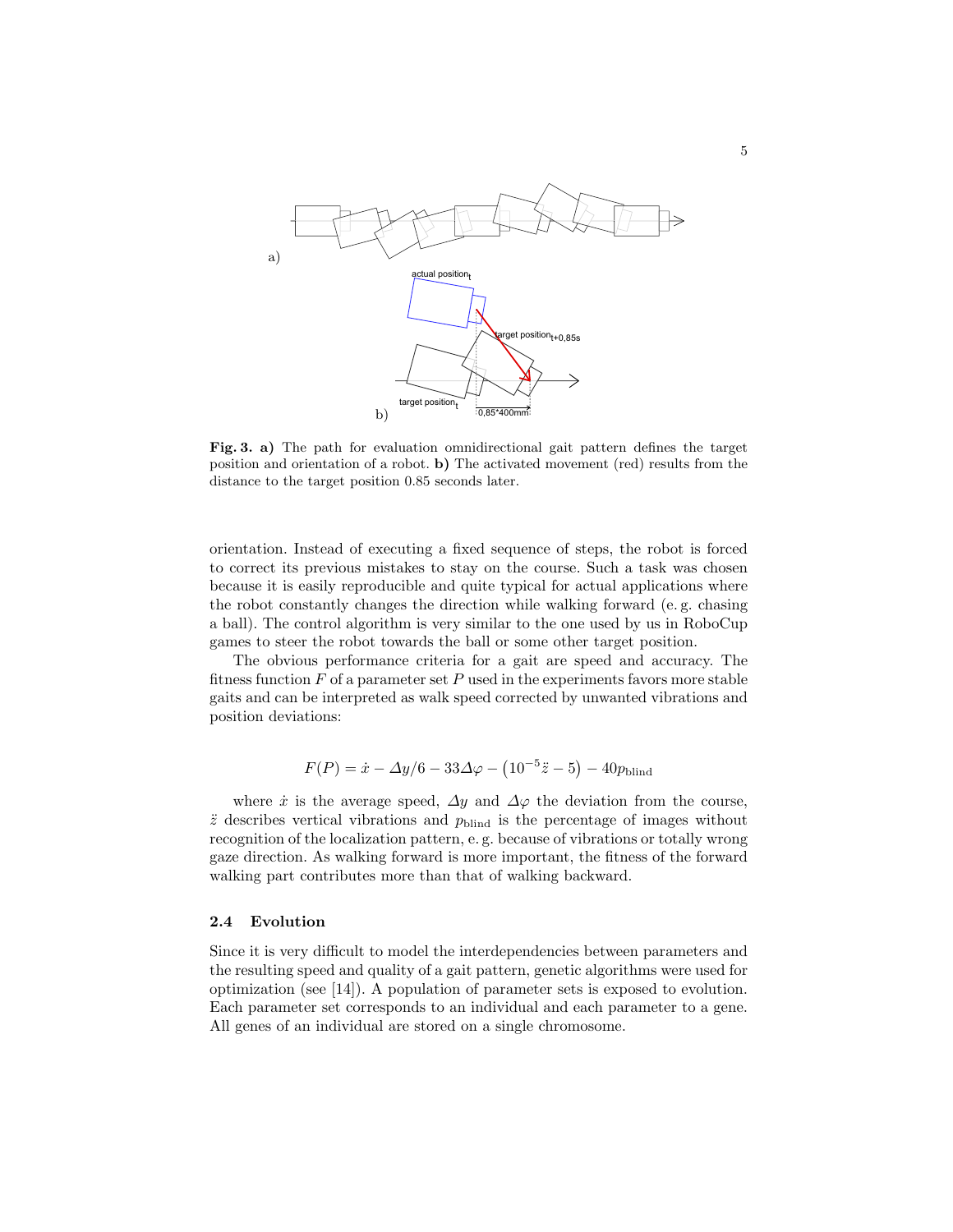

Fig. 4. ERS-7: Evolution of walking parameter sets with two separated populations for the forward and the backward part of the course, a) Development of the fitness in the population of forward walking parameters, b) Development of the fitness in the population of backward walking parameters

Using real robots for the evolution is time consuming, therefore choosing the following evolution parameters turned out to be a good compromise between fast advance and avoidance of unusable parameter sets.

A population consists of only ten individuals, starting with an original parameter set and nine mutations of it. In every generation, half of the population with the worst fitness is selected and replaced by mutations and recombination of the better half. 40% of the descendants are created by mutation and 60% by recombination. Mutation changes single genes with a probability of 30%, equally distributed up to  $\pm 6\%$  of its original value. Recombination interpolates the value of each gene randomly between the parent values of that gene or even extrapolates into the direction of the better parent.

Using these values results in visible and measurable differences between single individuals without getting unusable parameters. This method is useful for local optimization in a sensible part of the search space without prior knowledge about correlation between parameters and with only a few abortive attempts (fig. 4).

## 2.5 Odometry Calibration

6

Experience shows that the executed motion does not always match the one intended by the calculated step sizes. The actual speed depends non-linearly on the target speed.

A walk request commonly consists of forward, sideways, and turn speed. It turned out, however, that for our application this is not a very good way of describing motions. We therefore devised a different means of describing a walk request consisting of the walk direction  $\alpha$ , the 'turn-walk-ratio'  $\delta$ , and the 'overall speed' r as defined in fig. 5. To approximate the non-linear dependency of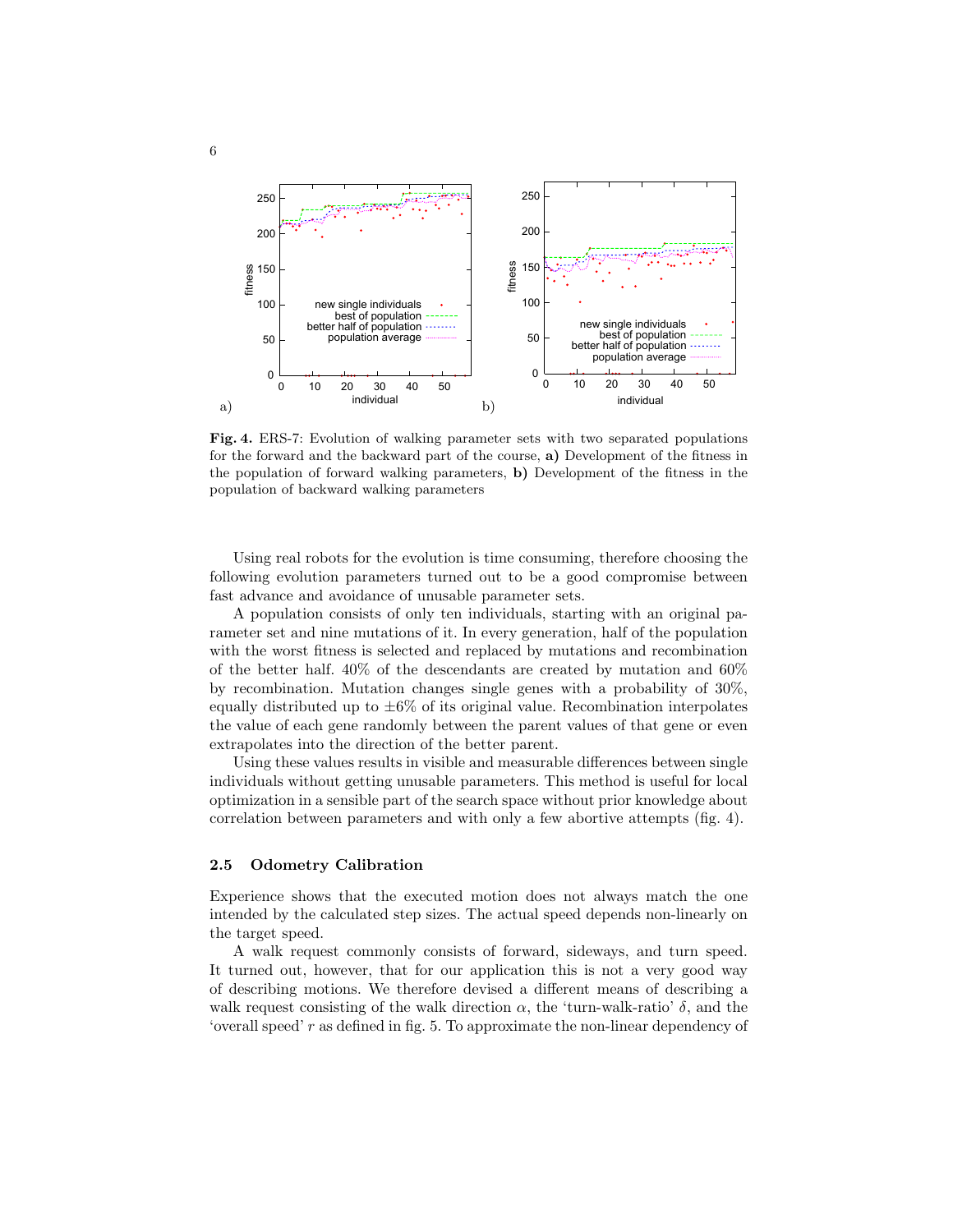

Fig. 5. The position of the 127 parameter sets used (black dots: standing,  $6\times$  turning only,  $8\times5\times3\times$  with walking): The azimuth  $\alpha$  denotes the walk direction, the declination  $\delta$  denotes the normalized turn-walk-ratio and the radius  $r$  the normalized overall speed.

target and actual speed, the target speed for each combination of walk direction and turn-walk-ratio is divided up into three ranges [0, small], [small, med], and [med, max]. Within each of these ranges, the dependency is assumed linear. The values for the boundaries are determined in the calibration process. The calibration is done for all combinations of forward, sideways, and turn speed which results in 127 boundary points to be calibrated. Luckily, this can be done automatically:

In a first run, an autonomous behavior measures the influence of increasing the step size on the walk speed for each combination of walk direction and turn-walk-ratio for a certain parameter set. If increasing the step sizes does not increase the overall speed any more, the behavior starts to measure the next walk direction. This first calibration run determines the respective minimum and maximum speeds and enables to chose a medium speed minimizing the deviations when using linear interpolation in between.

In a second calibration pass, all chosen 127 boundaries are adjusted independently to match their requested forward, sideways, and turn speed by changing the target step size proportional to half of the detected speed difference. These adjustments minimize the gap between target and actual motion without risking to alternate only the sign of the difference. Iteratively running the calibration further decreases the error, as shown in fig. 5 b. This calibration process can be repeated when the robot has to operate on a new surface.

## 2.6 Using multiple parameter sets

Once a good omnidirectional gait pattern was found, we explored ways of including specialized gaits to further increase performance. This brings about the problem of switching or interpolating between gait patterns. That problem can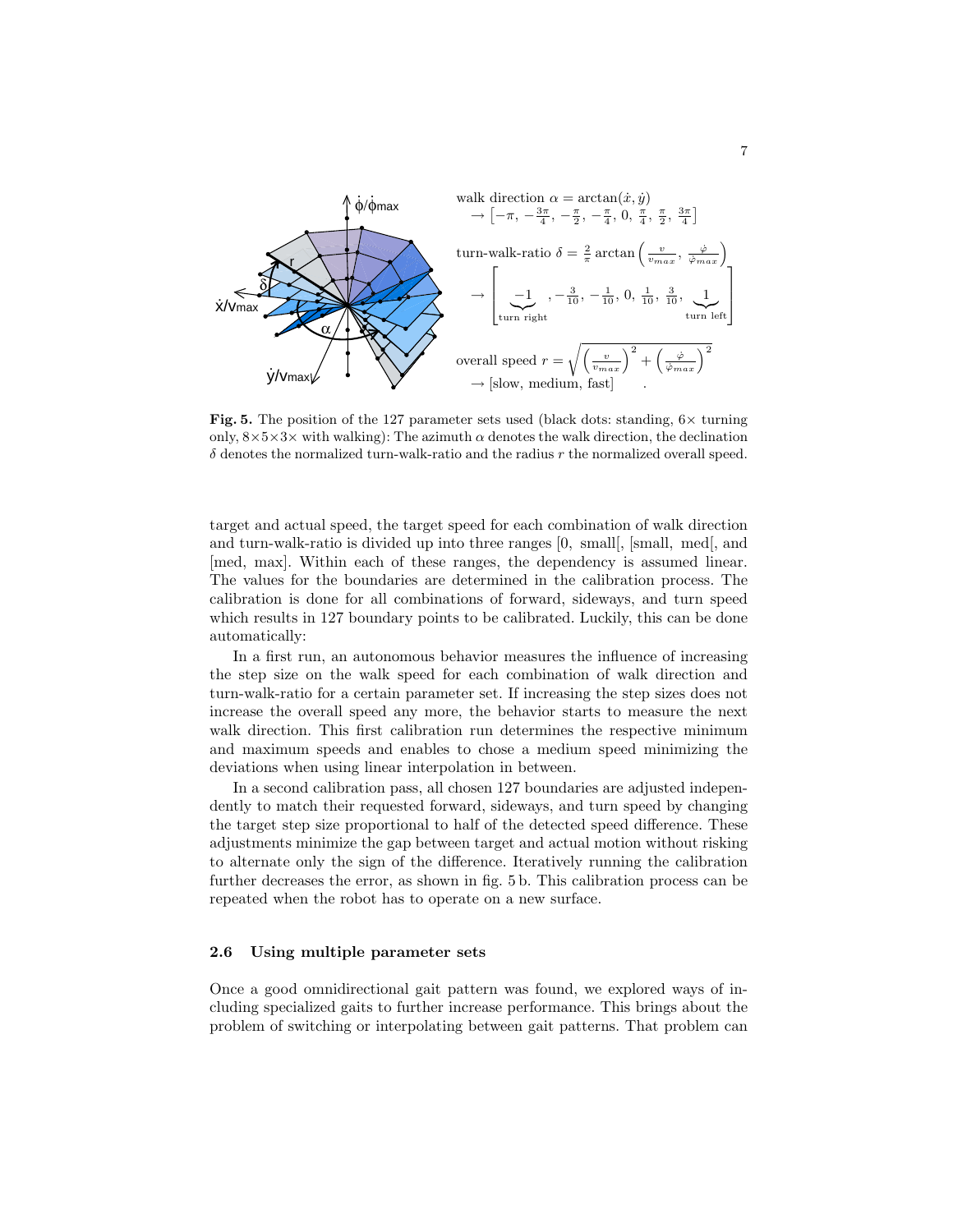

Fig. 6. a) The used minimum, medium, and maximum speed for an ERS-7 in all 8 walk directions without turning: By using several optimized and calibrated parameter sets, a much higher speed range can be covered than by using a single parameter set and the (necessary) speed limitation e. g. to an ellipse. b) The average difference between assumed and real speed of the 127 parameter sets can be decreased significantly with a few calibration steps.

be solved by allowing different parameter sets for the 127 boundary points described in the previous section. For interpolation to work, neighboring parameter sets must not differ too much.

If e. g. a particularly good (and similar enough) parameter set was found for turning, it can be used to replace the parameter set(s) associated with the boundary points (walk direction = 0, turn-walk-ratio =  $\pm 1$ , overall speed =  $v_{\text{max}}$ ).

Whether a parameter set is suitable for interpolation is evaluated manually. For example, we extended the walking engine by including a parameter set for fast turning. This was derived manually from the parameter set for the omnidirectional walk by decreasing the distance between front and hind feet.

#### 2.7 Performance

The walking engine consisting of the omnidirectional parameter set and specialized motions for 'walking backwards in a straight line' and 'fast turning (only)' proved to deliver highly reliable and reproducible performance. The speed ranks amongst the highest that have been achieved on the Aibo ERS-7 to date (fig. 6 a). The precision was evaluated qualitatively: the robot was able to stay on a rectangular path only using odometry for localization. In contrast, using uncalibrated motions, the robot would turn farther than desired at every corner resulting in a triangular trajectory.

# 3 Conclusion

Using the presented experimental setup, we were able to perform automated evolutionary optimization of gait patterns on a legged robot. Unlike most other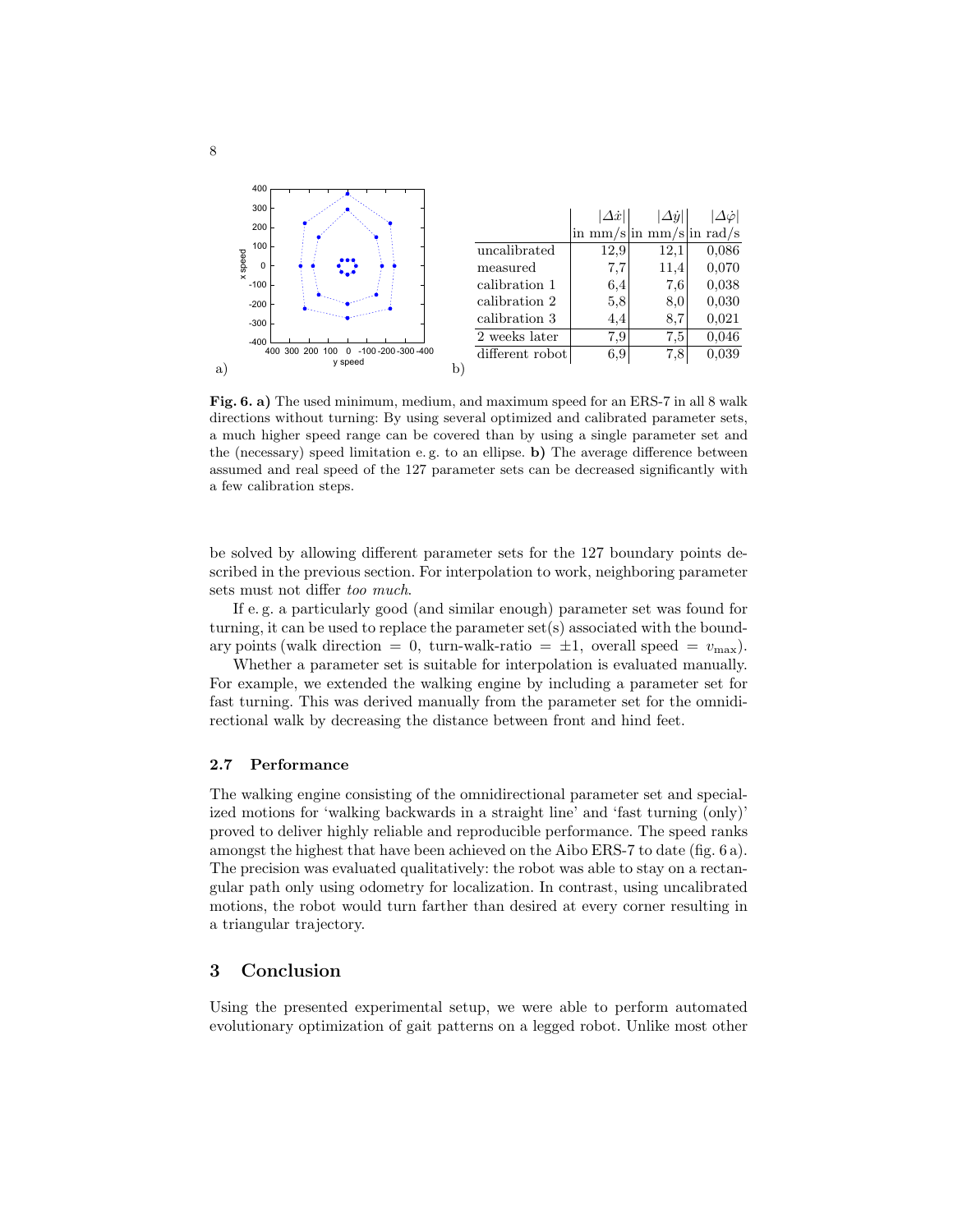approaches, the gait pattern found performs well in actual applications where target speed and direction of the robot continuously change. This was achieved by having the robot follow a path that closely resembles a real life situation for evaluation. The gaits found are calibrated to allow for remarkably accurate odometry which greatly improves localization. Lastly, the walking engine was extended to allow interpolation from one parameter set to another. Using this approach, we were able to use highly optimized/specialized motions in combination with the general, highly accurate gait pattern found in the evolution. The walking engine was successfully used in the RoboCup 2004 world championships Sony Four-Legged League. Its outstanding performance and precision was one of the key advantages of the GermanTeam over other teams and helped to win the championship.

# 4 Acknowledgments

The program code used was integrated into the development of the German-Team, a joint effort of the Humboldt University of Berlin, University of Bremen, University of Dortmund, and the Technical University of Darmstadt. Source code is available for download at http://www.germanteam.org.

# References

- 1. A. Billard and A. J. Ijspeert. Biologically inspired neural controllers for motor control in a quadruped robot. 2000.
- 2. J. Chen, E. Chung, R. Edwards, N. Wong, E. Mak, R. Sheh, M. S. Kim, A. Tang, N. Sutanto, B. Hengst, C. Sammut, and W. Uther. runswift 2003. In 7th International Workshop on RoboCup 2003 (Robot World Cup Soccer Games and Conferences), Lecture Notes in Artificial Intelligence. Springer, 2004.
- 3. X. Chen, K. Watanabe, K. Kiguchi, and K. Izumi. Optimal force distribution for the legs of a quadruped robot. Machine Intelligence and Robotic Control, 1(2):87– 93, 1999.
- 4. U. Düffert, M. Jüngel, T. Laue, M. Lötzsch, M. Risler, and T. Röfer. GermanTeam 2002. In RoboCup 2002 Robot Soccer World Cup VI, Gal A. Kaminka, Pedro U. Lima, Raul Rojas (Eds.), number 2752 in Lecture Notes in Artificial Intelligence. Springer, 2003. More detailed in http://www.tzi.de/kogrob/papers/GermanTeam2002.pdf.
- 5. J. Duysens, H. V. de Crommert, B. Smits-Engelsman, and F. V. der Helm. A walking robot called human: lessons to be learned from neural control of locomotion. Journal of Biomechanics, 2000.
- 6. M. Fujita, S. Zrehen, and H. Kitano. A quadruped robot for RoboCup legged robot challenge. In Proceedings of the second RoboCup Workshop. Springer, 1998.
- 7. M. Hardt and O. von Stryk. The role of motion dynamics in the design, control and stability of bipedal and quadrupedal robots.
- 8. B. Hengst, D. Ibbotson, S. B. Pham, J. Dalgliesh, M. Lawther, P. Preston, and C. Sammut. The UNSW RoboCup 2000 Sony Legged League team. In RoboCup 2000: Robot Soccer World Cup IV, pages 70–72 (64–75). Springer, 2001.